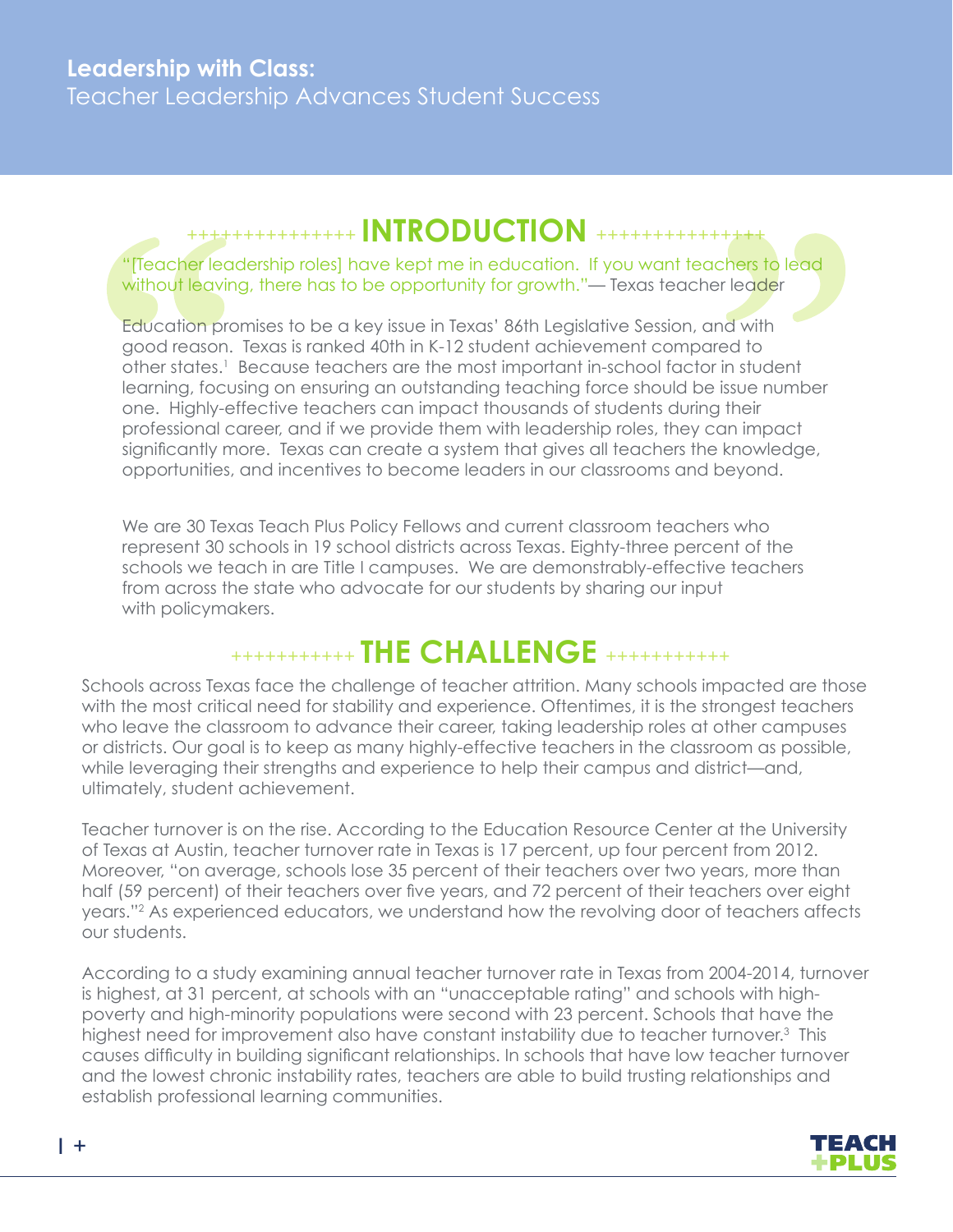We believe that when teachers are compensated fairly to take on leadership opportunities, teachers will more likely continue to teach at their campus because they are invested in their school community. Teacher leadership and stable staffing help to build a culture of learning among teachers—and help student learning improve.

In addition to teacher attrition, student success can also suffer because of lack of teacher collaboration. Without teacher leadership, teachers work in silos—and the outstanding practices in one classroom never make it to the classroom next door. Teachers often learn best from other teachers, so when outstanding teachers take on roles that allow them to lead their peers in instructional improvement, student achievement can improve across classrooms.

## +++++++++++ **RECOMMENDATIONS** +++++++++++

**Recommendation 1:** Incentivize districts to provide avenues for teacher leadership roles.

**Recommendation 2:** Support statewide opportunities for differentiated compensation for teachers in leadership roles.

#### **RECOMMENDATION 1:** INCENTIVIZE DISTRICTS TO PROVIDE AVENUES FOR TEACHER LEADERSHIP ROLES.

Teacher leadership roles provide an opportunity to increase teacher retention while simultaneously offering an avenue for professional and lasting growth for Texas educators. We believe that all students have the right to high-quality teachers. We believe that to ensure student success, teachers should be provided with educational supports and leadership opportunities.

Opportunities for teacher leadership, both on teachers' home campus and within their district and state will invariably lead to better education systems within Texas schools. In our experience, when teachers are offered an opportunity to shape their school and district, they will be less likely to leave the profession.

(See Figure 3 for examples of the types of leadership roles that can retain teachers and influence student learning.)

Dallas ISD, Austin ISD, and Houston ISD can offer some examples of this in practice. Dallas ISD has implemented the Accelerating Campus Excellence (ACE) initiative, which pays outstanding teachers and principals more to teach in the highest-need schools, and provides additional supports to ensure that every child can succeed. The ACE model has demonstrated that all children can attain academic growth with access to highly-effective teachers and experienced administrators.



2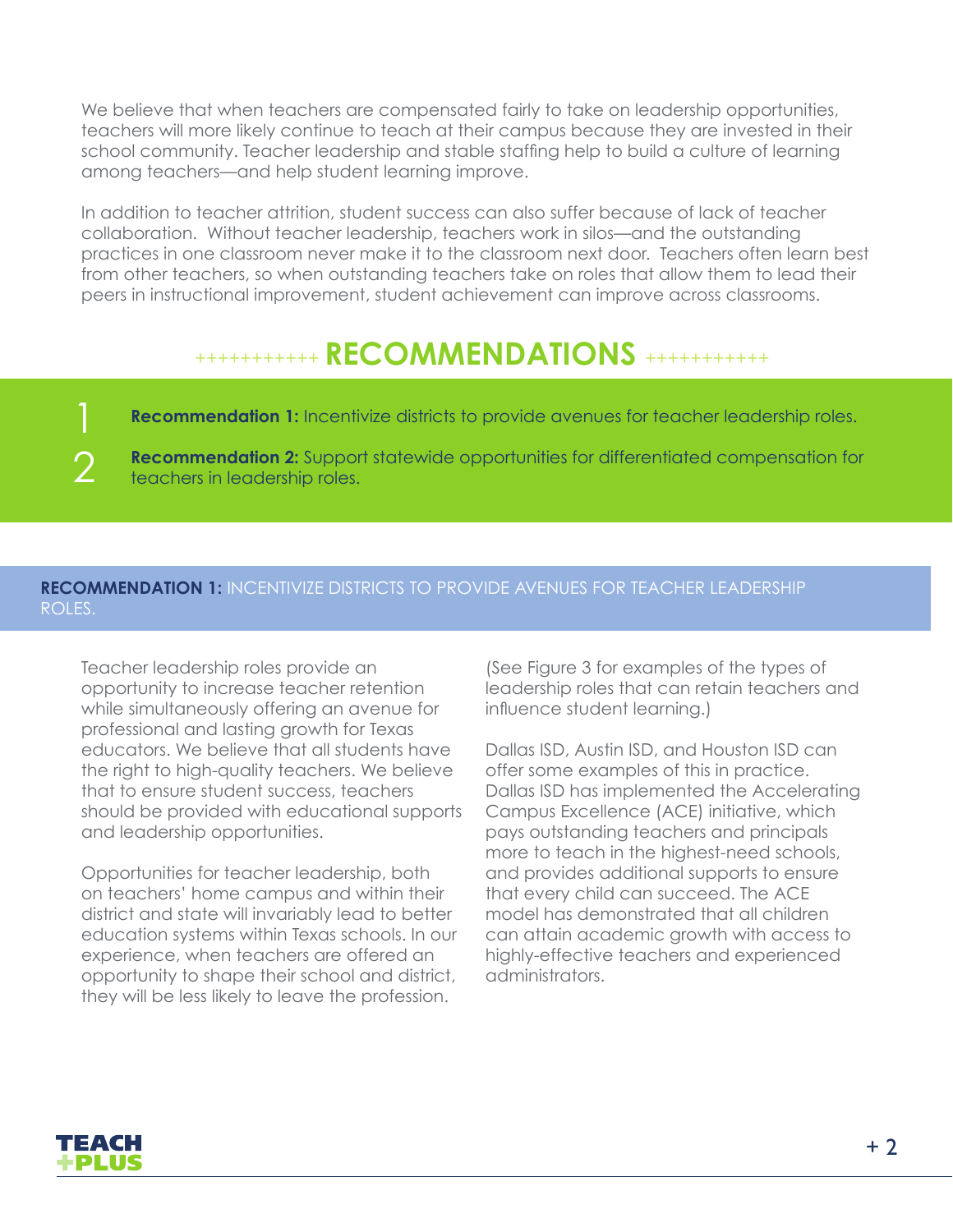Positive effects from ACE in Dallas ISD:

- **+** Six of the seven original campuses earned their way off of TEA's Improvement Required (IR) list after having been on the list for multiple years.4
- **+** Over the past two academic years, there have been up to 40 percentage-point gains in the number of students meeting standards on these campuses on certain assessments.
- **+** These previous IR schools earned nine TEA distinctions for academic performance the first year, and 13 in the second year.
- **+** Students in kindergarten through 2nd grade showed 30 percentage point gains in proficiency from the kindergarteners the year before them in reading proficiency.<sup>5</sup>

We have seen similar programs work with Austin's Professional Pathways for Teachers (PPfT)<sup>6</sup> and Houston ISD's Career Pathways which incentivized teachers for working at high-poverty schools that have the highest need for effective teachers and principals.<sup>7</sup> These programs prioritized the needs of their

communities and campus populations, while giving teachers the opportunity to seek out new roles and continue to grow and learn as masters of their craft. A culture of learning and leadership amongst the administration and faculty of a school results in students who become lifelong learners and leaders.

#### **RECOMMENDATION 2:** SUPPORT STATEWIDE OPPORTUNITIES FOR DIFFERENTIATED COMPENSATION FOR TEACHERS IN LEADERSHIP ROLES.

Because of its impact on teacher quality and retention, supporting teacher leadership is a crucial component of long-term student success. By providing teachers with opportunities to advance their career while earning additional compensation, teachers will be motivated to stay in the classroom long-term as well as create opportunities for highest-need populations to receive an education from our most effective educators.

Many schools provide teachers with leadership roles, but they are missing an important part of the picture—compensation for those elevated roles. The Teach Plus Texas Fellows conducted an online survey asking Texas teachers about their experiences with teacher leadership.8 While 84 percent of teachers reported spending one or more hours engaging in leadership roles per week (and 44 percent reported spending three or more hours) (Figure 1), almost two thirds of teachers who have leadership roles reported receiving no compensation for these roles (Figure 2). That is not sustainable.

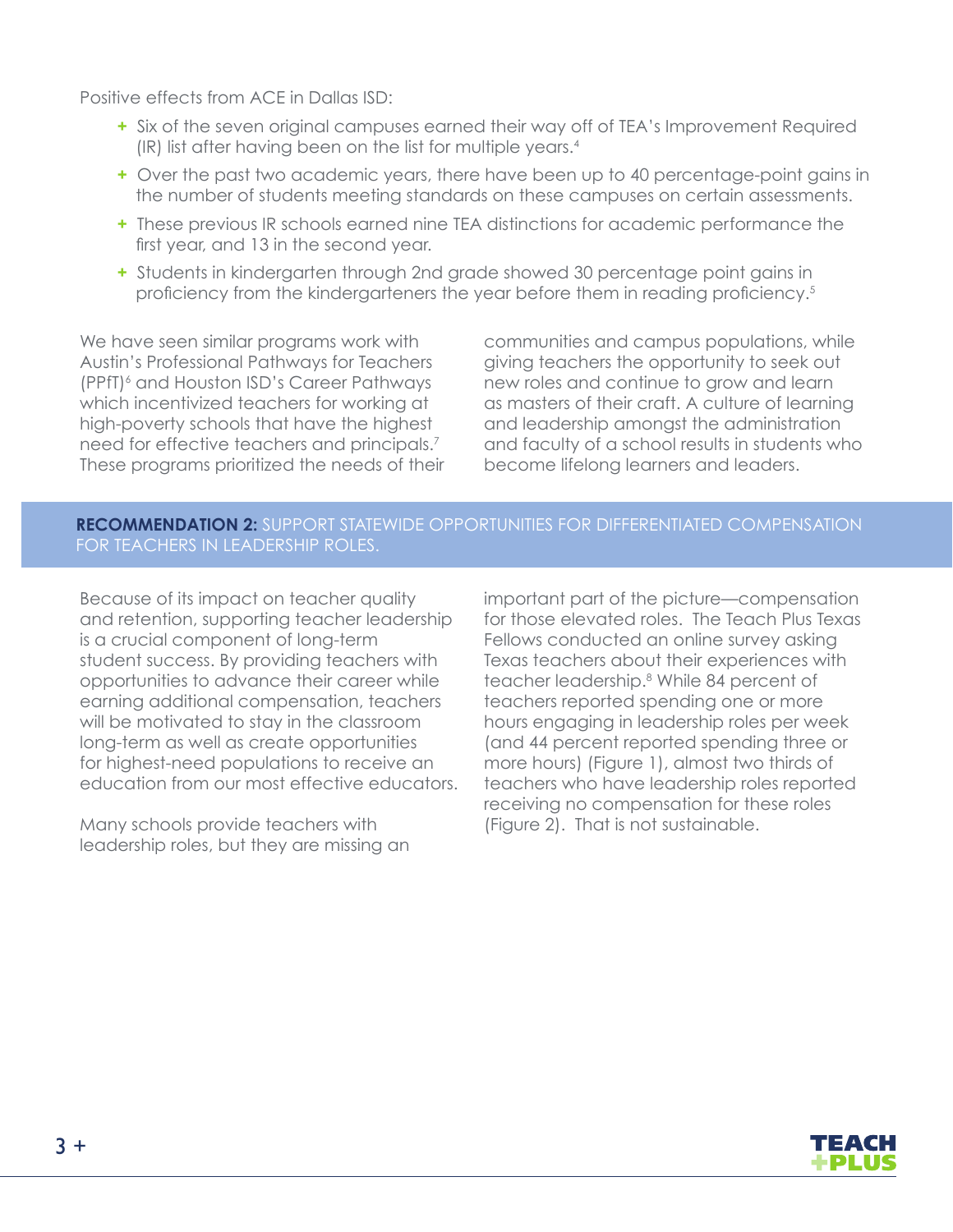#### **FIGURE 19**

How many hours a week do you spend on work related to teacher leadership? (242 responses)



#### **FIGURE 210**

How much are you currently compensated for the teacher leadership roles you hold? (Responses from the 200 respondents who report having teacher leadership responsibilities.)



#### **FIGURE 3**

Leadership Roles that Impact Student Success.

**MENTOR:** Outstanding teachers should serve as mentors for early-career teachers, providing hands-on coaching. (See Teach Plus Policy Fellows' report, "Smart Start: Mentoring for New Teachers Benefits Kids.")

**PROFESSIONAL LEARNING COMMUNITY LEADER:** Highly effective teachers can serve as the facilitators of professional learning communities made up of teachers in the same content area or grade level.

**GRADE LEVEL CHAIR:** A teacher can serve as the grade-level leader, working with the gradelevel team to set goals, align curriculum, and even evaluate fellow teachers.

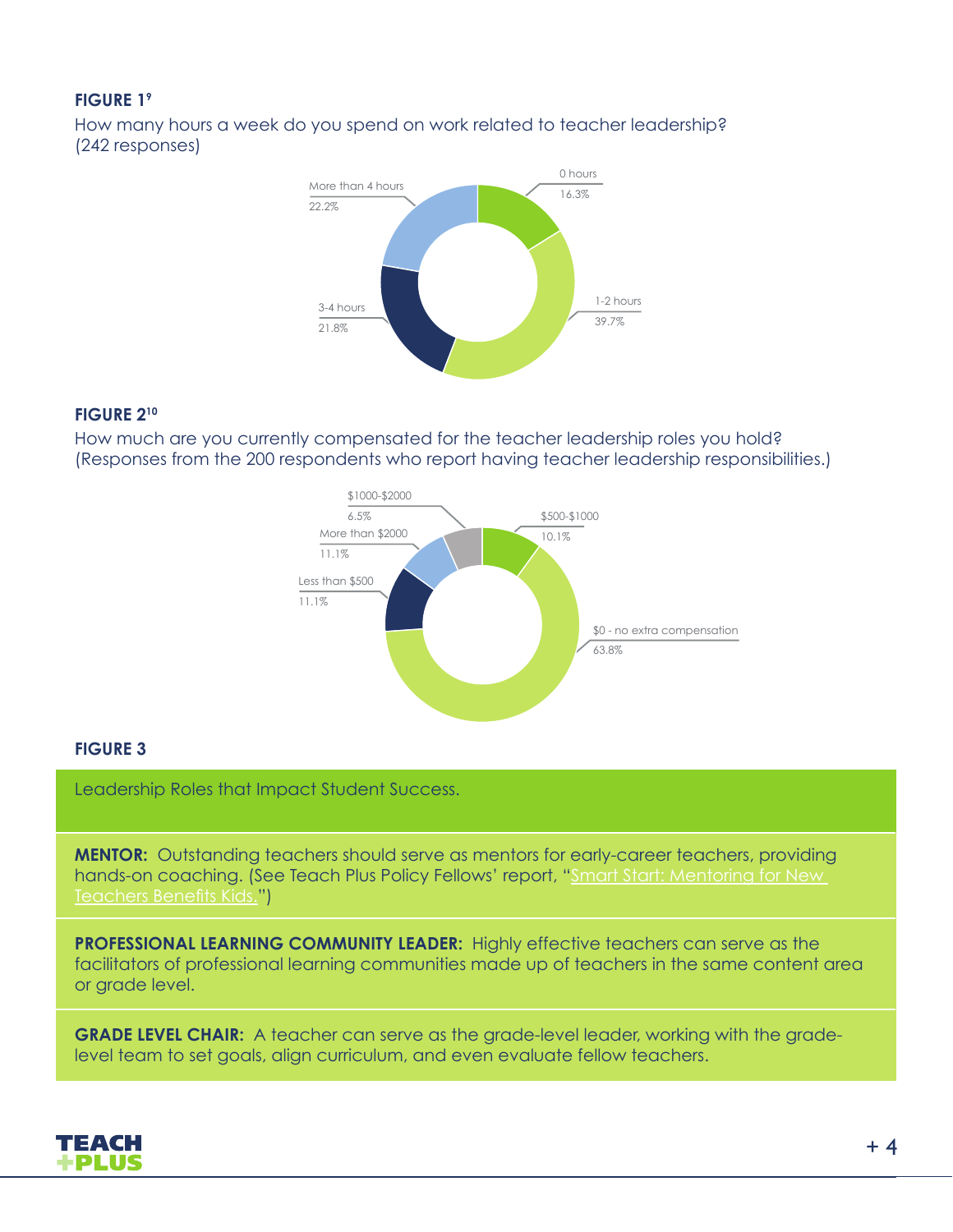**INSTRUCTIONAL LEADERSHIP TEAM MEMBER:** Excellent teachers can serve on the instructional leadership team for their school, working with the administration to set and meet academic goals.

**INSTRUCTIONAL COACH:** Serving in hybrid roles, teacher leaders can teach part-time and coach fellow teachers in their content area part-time.

**ADVISORY CABINET MEMBER:** Decisions are better when they are made with teacher input, so state agencies, districts, and schools can create teacher advisory cabinets to advise them on key policy decisions.

### +++++++++++++++++ **CONCLUSION** +++++++++++++++++

As in any professional career, teachers want the opportunity for advancement and a pathway that encourages professional growth. Teacher leadership roles afford teachers the opportunity to achieve higher rates of pay, have personal job satisfaction, stay in the profession for many years, and continue to serve students in classrooms across Texas. We believe that the education profession should be elevated in this way so that new teachers will be inspired to enter and current teachers will want to remain a part of one of the most important and respected fields.

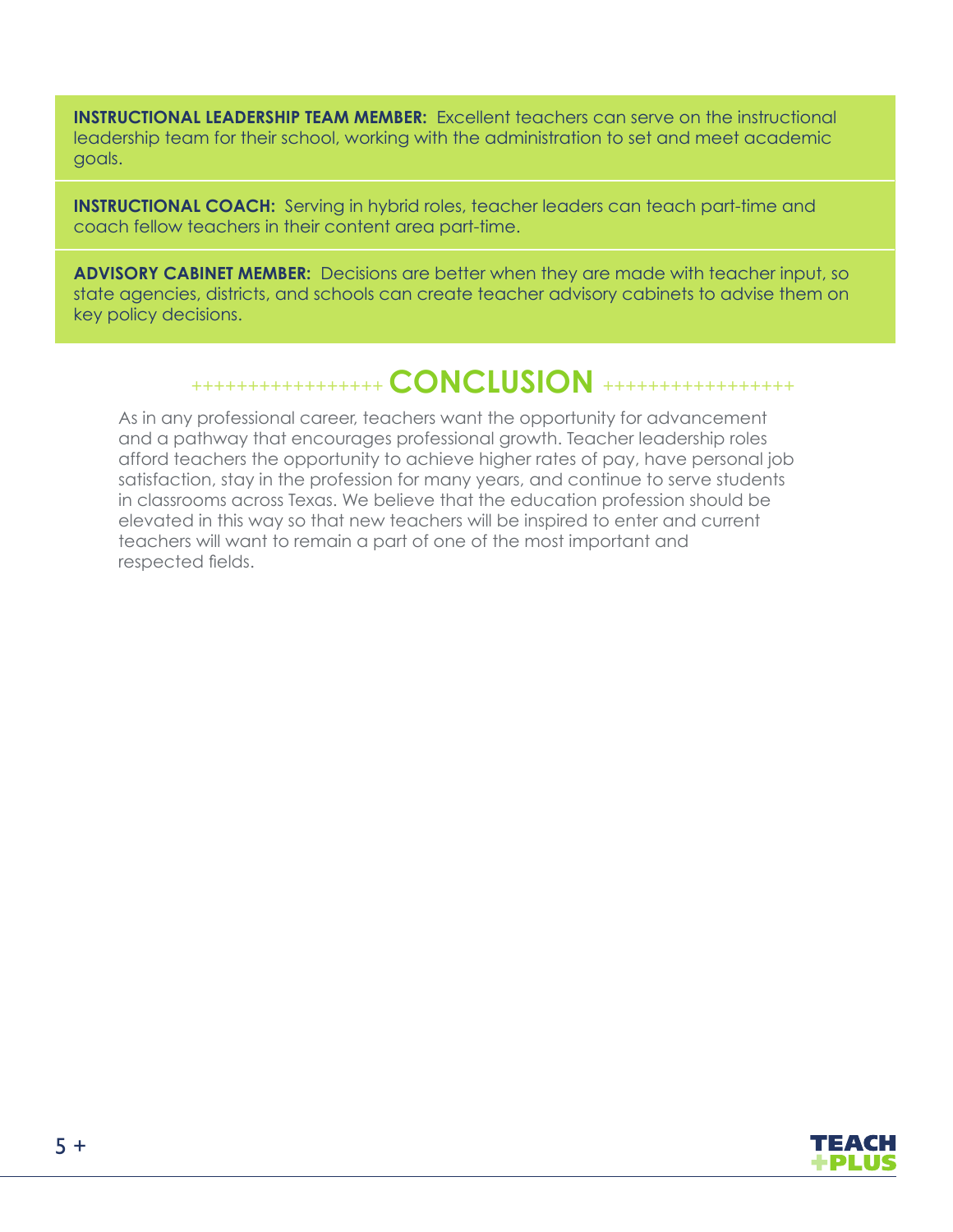## +++++++++++++++ **ENDNOTES** +++++++++++++++

**1** Map: State Grades on K-12 Education (Quality Counts 2018). (2018, October 10). Retrieved December 06, 2018, from https://www.edweek.org/ew/collections/qualitycounts-2018-state-grades/report-card-map-rankings.html

**<sup>2</sup>**Holme, J. J., Jabbar, H., Germain, E., & Dinning, J. (2017). Rethinking Teacher Turnover in Texas: Longitudinal Measures of Instability in Schools. Retrieved November 15, 2018, from https://texaserc.utexas.edu/wp-content/uploads/2017/12/31-Brief-Teacher-Turnover.pdf

**<sup>3</sup>**Holme, J. J., Jabbar, H., Germain, E., & Dinning, J. (2017). Rethinking Teacher Turnover in Texas: Longitudinal Measures of Instability in Schools. Retrieved November 15, 2018, from https://texaserc.utexas.edu/wp-content/uploads/2017/12/31-Brief-Teacher-Turnover.pdf

**<sup>4</sup>**Smith, C. (2016, August 15). Dallas ISD's turnaround program shows early promise, as six of seven campuses move off state's failing list. Retrieved December 06, 2018, from https://www.dallasnews.com/news/education/2016/08/15/dallas-isds-turnaroundprogram-shows-early-promise-six-seven-campuses-move-states-failing-list

**<sup>5</sup>**Healey, J. (2018, May 07). 'Unprecedented' academic growth in DFW thanks to this growing initiative. Retrieved December 06, 2018, from https://dallasftworth.teach.org/ articles/unprecedented-academic-growth-dfw-thanks-growing-initiative

**<sup>6</sup>**Professional Pathways for Teachers. (2016). Retrieved December 06, 2018, from https:// www.austinisd.org/tad/ppft

**<sup>7</sup>**HISD Career Pathways Teacher Leader Program. (2017). Retrieved December 06, 2018, from http://houstonisdpsd.org/pd/teachercareerdevelopment/career-pathways

**<sup>8</sup>**Teach Plus Texas Policy Fellows conducted an online survey from October 16, 2018 to November 15, 2018, and received 242 responses from teachers across the state.

**<sup>9</sup>**Question: "How many hours a week do you spend on work related to teacher leadership positions?" Response: (n=242), "0 hours (16 percent), 1-2 hours (40 percent), 2-3 hours (22 percent), "More than 4 hours" (22 percent).

**<sup>10</sup>**Question: "How much are you compensated for the teacher leadership roles you currently hold?" Response: (n=200), "No extra compensation" (64 percent), "Less than \$500" (11 percent), "\$500-\$1,000" (10 percent), \$1,000-\$2,000 (7 percent), "More than \$2,000 (9 percent). Adds up to more than 100 percent because of rounding.